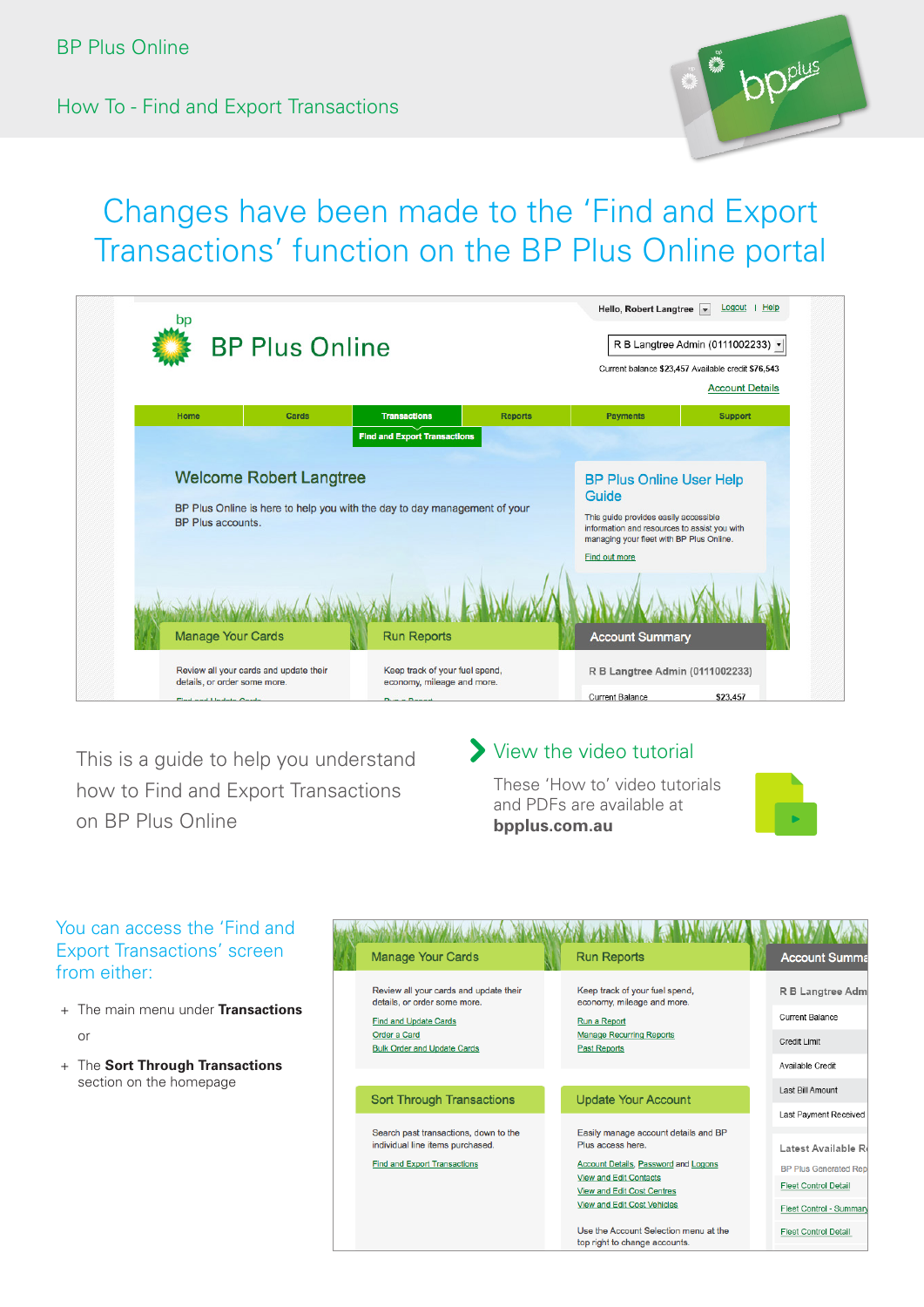How To - Find and Export Transactions

30 working days and outline BP's response to the complaint or request



# Searching for transactions

| Home                                                                                                                                                                  | Cards                    | <b>Transactions</b>                                                                               | <b>Reports</b> | <b>Payments</b> |          | <b>Support</b>                                                                                                                                                                                                                                                                                  |
|-----------------------------------------------------------------------------------------------------------------------------------------------------------------------|--------------------------|---------------------------------------------------------------------------------------------------|----------------|-----------------|----------|-------------------------------------------------------------------------------------------------------------------------------------------------------------------------------------------------------------------------------------------------------------------------------------------------|
| <b>Find and Export Transactions</b><br>Use the filters or advanced search options to limit the transaction list to a specific date range, account or cost centre etc. |                          |                                                                                                   |                |                 |          |                                                                                                                                                                                                                                                                                                 |
| <b>Find Transactions</b>                                                                                                                                              |                          |                                                                                                   |                |                 |          | <b>About Find Transactions</b>                                                                                                                                                                                                                                                                  |
| Card number, driver name or vehicle registration<br>Transaction date from<br>雦<br>Advanced Search Options                                                             | Transaction date to<br>雦 | Account<br>R B Langtree Admin (0111002233)<br>Apply a date range<br>(Supply a Date Range) v<br>or |                | ᅬ               | letters. | Your search keywords are<br>automatically matched in any part<br>of the respective fields e.g.<br>searching on 'AAA' returns all<br>transactions with Vehicle<br>Registrations that include those<br>Use the Advanced Search<br>Options to find transactions by<br>Receipt Number, Driver Name, |

Use a combination of filters and  $\sim$ the transactions to a specific card, **Did you kn** driver, vehicle, account, date range, receipt number, cost centre or Advanced Search Options to limit product type.

#### **Click Search Transactions** to **control and are not covered by the notations**  $\mathbf{r}$ generate the results. The operators provided in the operators provided, the operators of the operators of the

sites may collect information from you which will be used by them in

#### The **Transactions Found** are listed **The Transactions Found** are listed in date order. The list displays:

- + Card Number
	- + The Account it relates to
	- + Its Receipt number
	- + The Location at which the transaction took place
	- + Products purchased
	- + The Odometer reading
	- + And the Purchase amount

# Viewing transaction details

#### **Click on the location of the transaction to:**

- + View the address at which the transaction took place and
- + view the location in the BP Site Locator

#### **Did you know?**

Only those transactions that are associated with accounts that you have access to will display in the Transactions Found list. You can check which accounts you have access to by using the dropdown in the top right of the screen.

|                                 |                                                                                               |                          |         | 2) Export Transactions to Excel |                 |
|---------------------------------|-----------------------------------------------------------------------------------------------|--------------------------|---------|---------------------------------|-----------------|
| <b>Receipt</b>                  | <b>Location</b>                                                                               | <b>Product</b>           |         | <b>Odometer</b>                 | <b>Purchase</b> |
| 081240                          | BP Connect Carol                                                                              | AU Unleaded (Unmar       |         | 33458                           | \$56.97         |
| 0809130                         | Address:                                                                                      |                          | sel (10 | 78123                           | \$84.67         |
| 1100150                         | 97 Franklin Street<br>Melbourne VIC 3000                                                      |                          | (Unmar  | 34001                           | \$76.66         |
| 0809130                         |                                                                                               | <b>View Map Location</b> |         | 77362                           | \$84.67         |
| 1809860                         | BP Connect The                                                                                | AU BP Ultimate (Unmar    |         | 33126                           | \$79.37         |
|                                 |                                                                                               |                          |         |                                 |                 |
| 2) Export Transactions to Excel |                                                                                               |                          |         |                                 |                 |
|                                 | b see additional information, go to View Transaction Details or export transactions to Excel. |                          |         |                                 |                 |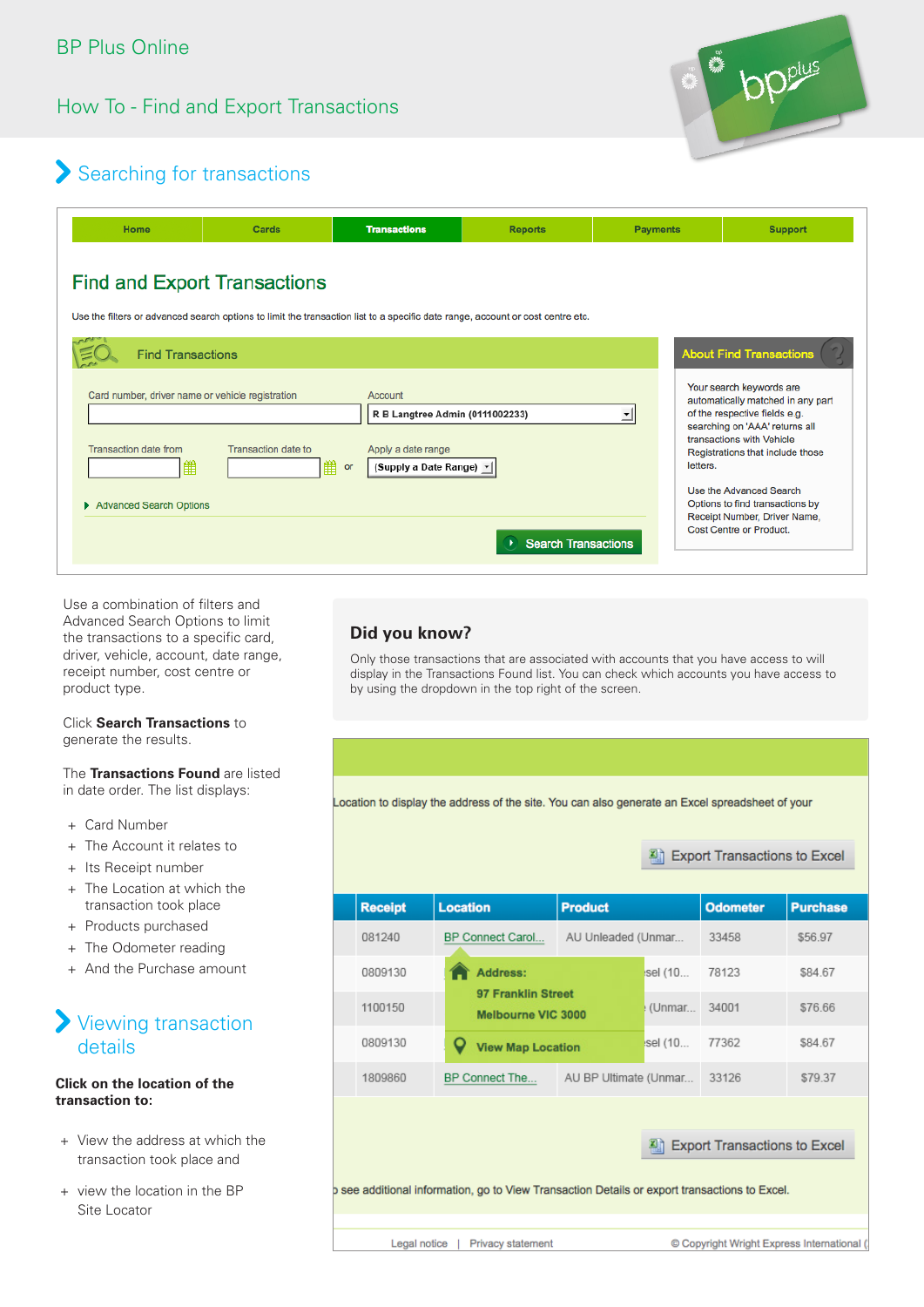## BP Plus Online

### BP Plus Application How To - Find and Export Transactions

#### **Click on the date of the set of the set of the set of the set of the set of the set of the set of the set of the set of the set of the set of the set of the set of the set of the set of the set of the set of the set of th transaction to:**

- + View details of the transaction
- + Update the Odometer reading or
- + Go directly to the card the transaction relates to

5 matching transactions found  $\blacktriangleright$  Account Location **Product Receipt** 7052 11002233 65495 11002233 081240 BP Connect Carol... AU Unleade submitting the complaint to the Privacy Commissioner for review. The Privacy Commissioner for review. The Privacy Commissioner for review. The Privacy Commissioner for review. The Privacy Commissioner for review. The Priva Q View Transaction Details 233 65479 11002233 0809130 BP Connect Cab... **ALL RP ULS** 233 68800 11002233 1100150 AU BP Ultim BP Connect Clar.  $\frac{1}{\sqrt{2}}$  there are any  $\frac{1}{\sqrt{2}}$  the BP  $\frac{1}{\sqrt{2}}$  or the way  $\frac{1}{\sqrt{2}}$  $\Box$  Go to Card 233 65479 11002233 0809130 BP Connect Cab.. AU BP ULS about BP's treatment of Personal Information, then BP should be 03/10/2013 07:49 7052 11002233 68800 11002233 1809860 BP Connect The... AU BP Ultima Please note: Not all transaction information is displayed above. To see additional information, go to View Transaction Details



#### **Use the View Transaction Details option to:**

- + View more information than that covered in the summary list – for example, the GST amount and a full list of transaction line items
- + Go directly to the card or account the transaction relates to
- + Browse through earlier or later transactions made with this particular card

# Exporting transactions to Excel

- + Click on the **Export Transactions to Excel** button and save the file to your computer
- + This will export the full details of each transaction in your search rather than the limited details seen in the Transactions Found list of the **Find and Export Transactions** screen.

|                                                                                                                    |                |                |                        | ¥Л                    | <b>Export Transactions to Excel</b> |                 |
|--------------------------------------------------------------------------------------------------------------------|----------------|----------------|------------------------|-----------------------|-------------------------------------|-----------------|
| ٠                                                                                                                  | <b>Account</b> | <b>Receipt</b> | <b>Location</b>        | <b>Product</b>        | <b>Odometer</b>                     | <b>Purchase</b> |
| 5495                                                                                                               | 11002233       | 081240         | BP Connect Carol       | AU Unleaded (Unmar    | 33458                               | \$56.97         |
| 5479                                                                                                               | 11002233       | 0809130        | BP Connect Cab         | AU BP ULS Diesel (10  | 78123                               | \$84.67         |
| 3800                                                                                                               | 11002233       | 1100150        | <b>BP Connect Clar</b> | AU BP Ultimate (Unmar | 34001                               | \$76.66         |
| 5479                                                                                                               | 11002233       | 0809130        | BP Connect Cab         | AU BP ULS Diesel (10  | 77362                               | \$84.67         |
| <b>B800</b>                                                                                                        | 11002233       | 1809860        | BP Connect The         | AU BP Ultimate (Unmar | 33126                               | \$79.37         |
|                                                                                                                    |                |                |                        |                       |                                     |                 |
| <b>Export Transactions to Excel</b><br>¥Л                                                                          |                |                |                        |                       |                                     |                 |
| is displayed above. To see additional information, go to View Transaction Details or export transactions to Excel. |                |                |                        |                       |                                     |                 |

BP Plus Privacy Policy 8.2 (2001) 2.2 (2002) 2.2 (2002) 2.2 (2002) 2.2 (2002) 2.2 (2002) 2.2 (2002) 2.2 (2002)<br>Privacy Policy Research Privacy Policy Research Privacy Policy Privacy Policy Policy Policy Privacy Policy Pol